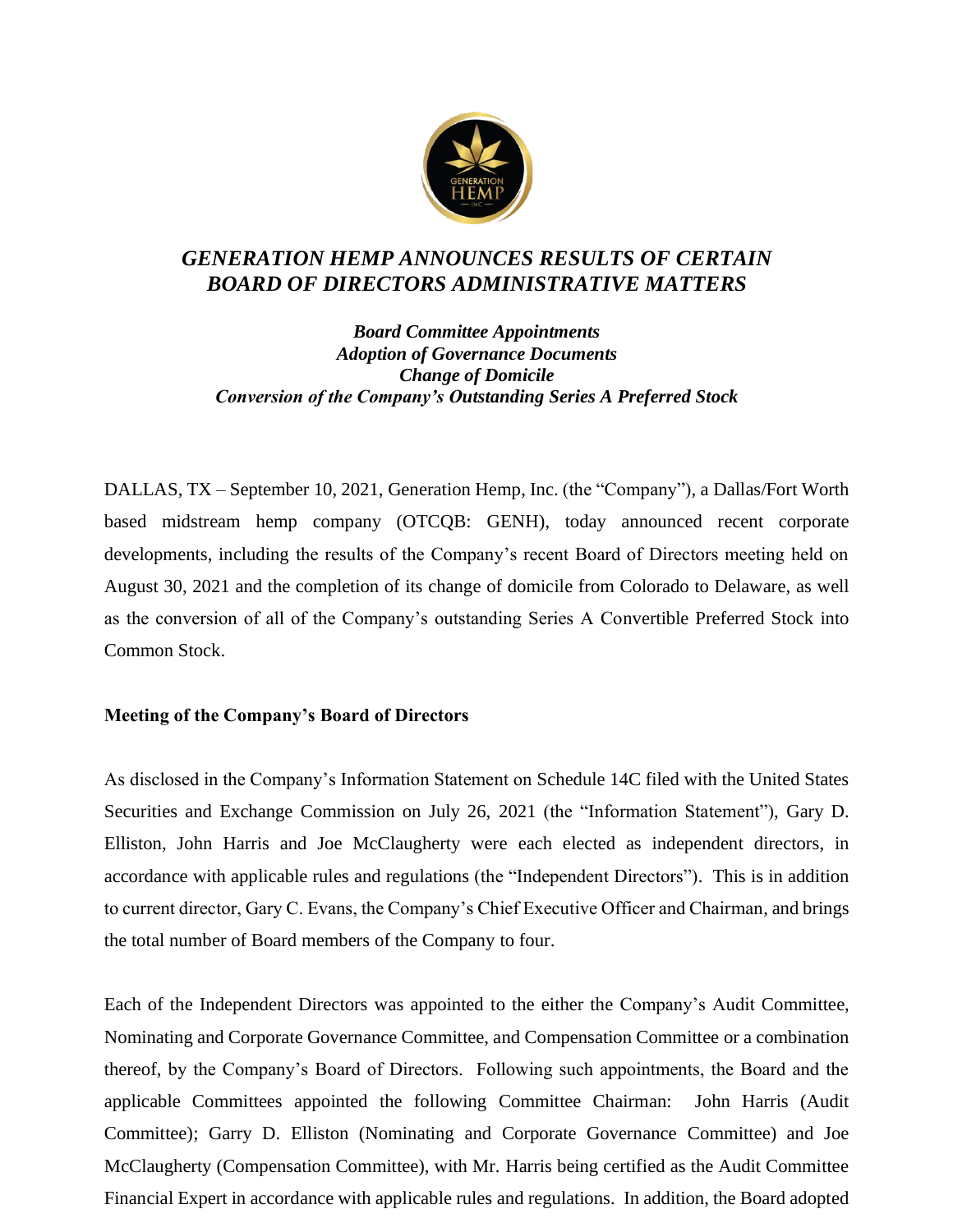a Lead Independent Director Charter and appointed Mr. McClaugherty as the Company's Lead Independent Director. Following the Committee appointments, each Committee adopted its applicable governing charter, and the Nominating and Corporate Governance Committee adopted the Company's Corporate Governance Guidelines, all of which can be found on the Company's website at genhempinc.com.

## **Change in Domicile from Colorado to Delaware**

As disclosed in the Information Statement, pursuant to a Plan of Conversion, the Company's change of domicile from the State of Colorado to the State of Delaware became effective as of August 20, 2021, and the Company now exists as a corporation under the laws of State of Delaware. The change of domicile had no effect on the number of outstanding securities of the Company or the terms thereof.

## **Conversion of Series A Convertible Preferred Stock**

On September 8, 2021, all of the holders of the Company's outstanding Series A Convertible Preferred Stock elected to convert such shares into shares of the Company's Common Stock. As a result, 6,328,948 shares of Series A Convertible Preferred Stock were converted into 75,947,376 shares of Common Stock, with each share of Series A Convertible Preferred Stock converting into 12 shares of restricted Common Stock pursuant to the applicable Certificate of Designations. The shares of Series A Convertible Preferred Stock were originally issued in connection with the Company's merger transaction completed in December 2019. As of the date of this Release, the Company has 110,451,684 shares of Common Stock outstanding.

## **About Generation Hemp, Inc**

Generation Hemp, Inc. is a Dallas/Fort Worth based hemp company that operates in the midstream sector. With operations in Hopkinsville, Kentucky and Denver, Colorado, the company uses its proprietary technology to dry, clean, process and store hemp. In addition, Generation Hemp also owns and leases real estate to companies needing seed storage facilities located within the greater Denver area.

## **Forward Looking Statements**

This press release may contain forward-looking statements within the meaning of the Private Securities Litigation Reform Act of 1995. The use of words such as "believes", "expects",